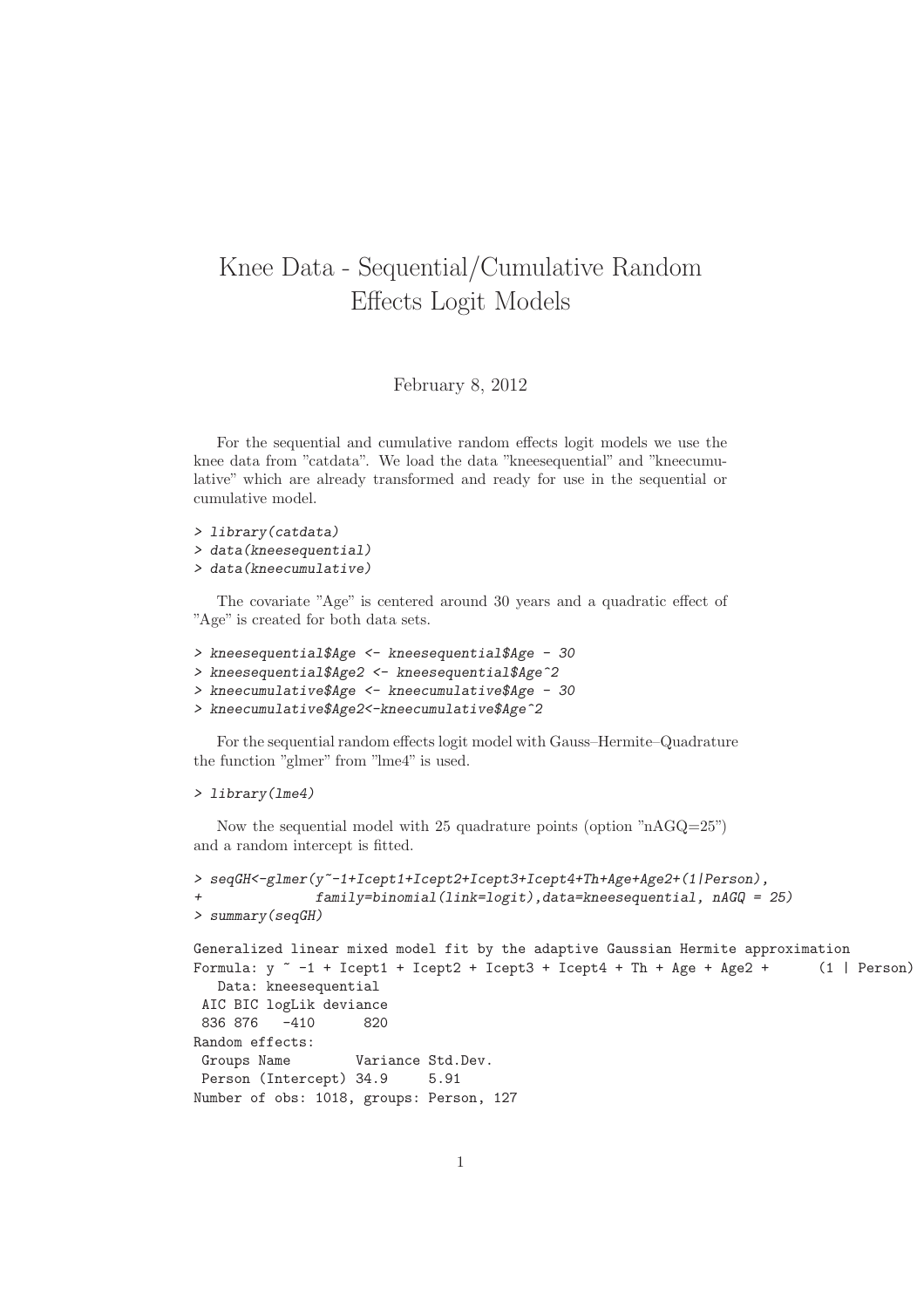```
Fixed effects:
      Estimate Std. Error z value Pr(>|z|)
Icept1 -7.45916    1.11173    -6.71    2.0e-11 ***<br>Icept2 -4.72017    1.07414    -4.39    1.1e-05 ***
Icept2 -4.72017 1.07414 -4.39 1.1e-05 ***
Icept3 -0.79305 1.05674 -0.75 0.4530
Icept4 6.65642 1.32916 5.01 5.5e-07 ***
Th  2.40205  1.11678  2.15  0.0315 *
Age  0.03688  0.06108  0.60  0.5459
Age2 0.02286 0.00707 3.23 0.0012 **
---
Signif. codes: 0 '***' 0.001 '**' 0.01 '*' 0.05 '.' 0.1 ' ' 1
Correlation of Fixed Effects:
      Icept1 Icept2 Icept3 Icept4 Th Age
Icept2 0.921
Icept3 0.861 0.915
Icept4 0.542 0.568 0.601
Th -0.524 -0.541 -0.520 -0.336Age 0.142 0.141 0.145 0.158 0.123
Age2 -0.611 -0.611 -0.605 -0.429 -0.012 -0.287
```
The sequential model with Penalized Quasi–Likelihood is fitted with the function "glmmPQL" from the "MASS" library.

## > library(MASS)

Here the sequential model with Penalized Quasi–Likelihood is fitted.

```
> seqPQL<-glmmPQL(y ~-1+Icept1+Icept2+Icept3+Icept4+Th+Age+Age2,
+ random=list(Person=~1), family=binomial(link=logit), data=kneesequential, niter=30)
> summary(seqPQL)
Linear mixed-effects model fit by maximum likelihood
Data: kneesequential
 AIC BIC logLik
  NA NA NA
Random effects:
Formula: ~1 | Person
       (Intercept) Residual
StdDev: 5.43 0.631
Variance function:
Structure: fixed weights
Formula: ~invwt
Fixed effects: y -1 + Icept1 + Icept2 + Icept3 + Icept4 + Th + Age + Age2
      Value Std.Error DF t-value p-value
Icept1 -7.10 0.964 888 -7.36 0.0000
Icept2 -4.03 0.937 888 -4.30 0.0000
Icept3 -0.18 0.928 888 -0.19 0.8485
Icept4 6.75 1.018 888 6.63 0.0000
```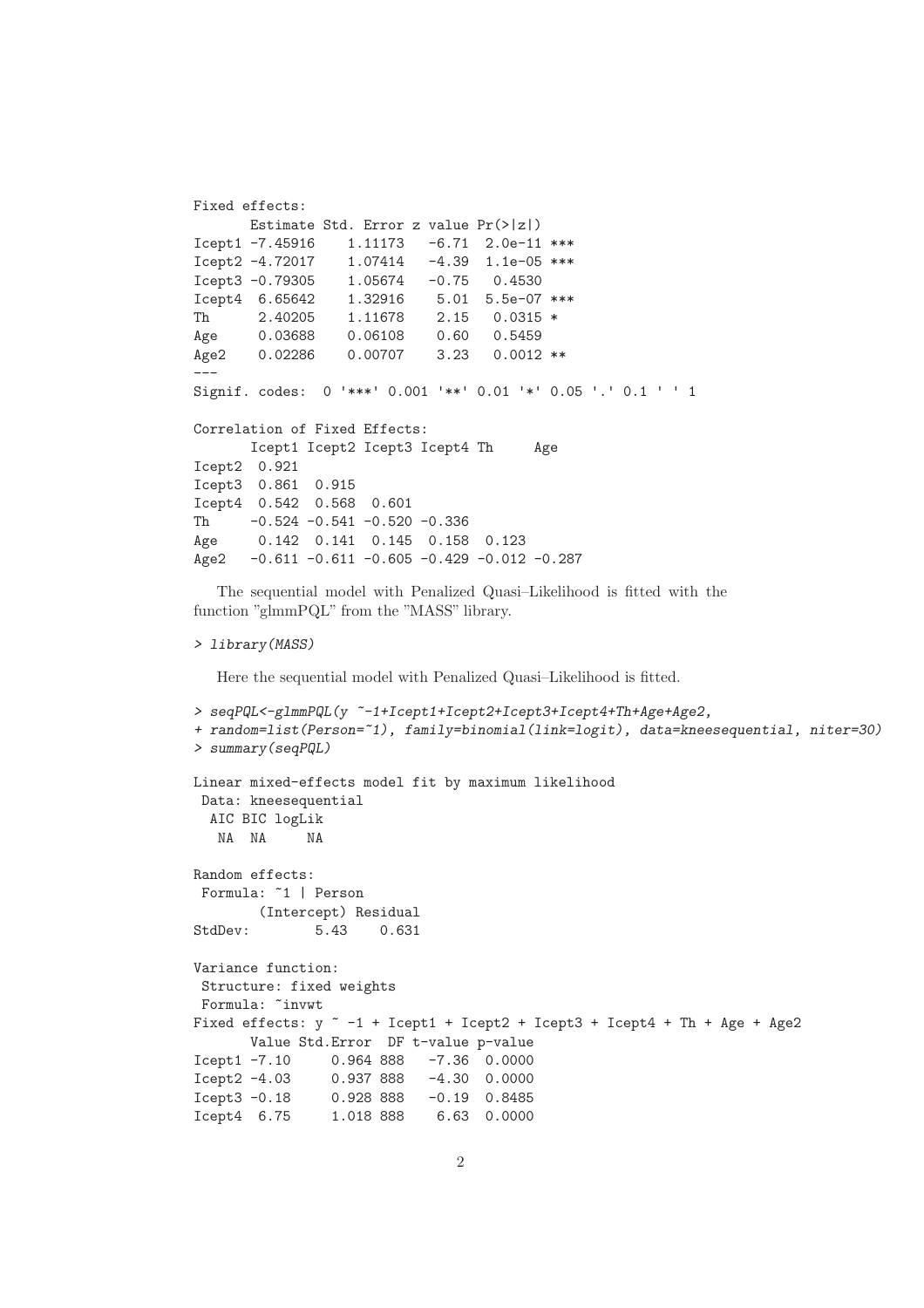```
Th 2.11 1.006 124 2.10 0.0377
Age 0.03 0.055 124 0.48 0.6346
Age2 0.02 0.006 124 2.77 0.0064
Correlation:
      Icept1 Icept2 Icept3 Icept4 Th Age
Icept2 0.948
Icept3 0.913 0.954
Icept4 0.745 0.775 0.806
Th -0.528 -0.540 -0.530 -0.437
Age 0.166 0.168 0.172 0.171 0.118
Age2 -0.613 -0.613 -0.609 -0.528 -0.020 -0.330
Standardized Within-Group Residuals:
   Min Q1 Med Q3 Max
-5.2851 -0.3074 -0.0354 0.2488 11.1251
Number of Observations: 1018
Number of Groups: 127
```
The cumulative models will be fitted with "clmm" from the package "ordinal".

## > library(ordinal)

For the sequential random effects logit model with Gauss–Hermite Quadrature the number of quadrature points is defined by the option "nAGQ=25". Now the model is fitted again with a random intercept as the only random effect.

```
> cumGH<-clmm2(as.factor(y)^1+Th+Age+Age2, random = as.factor(Person), data =+ kneecumulative, link = "logistic",nAGQ=25,start=c(-5,-3,3,5,rep(0.001,4)),Hess=TRUE)
> summary(cumGH)
```

```
Cumulative Link Mixed Model fitted with the adaptive Gauss-Hermite
quadrature approximation with 25 quadrature points
```

```
Call:
clmm2(location = as.factor(y) \tilde{} 1 + Th + Age + Age2, random = as.factor(Person),
    data = kneecumulative, start = c(-5, -3, 3, 5, rep(0.001,4)), Hess = TRUE, link = "logistic", nAGQ = 25)
```
Random effects:

```
Var Std.Dev
as.factor(Person) 39.1 6.25
```

```
Location coefficients:
    Estimate Std. Error z value Pr(>|z|)
Th -2.380 1.205 -1.975 0.048
Age -0.034 0.066 -0.516 0.606
Age2 -0.021 0.008 -2.772 0.006
```
No scale coefficients